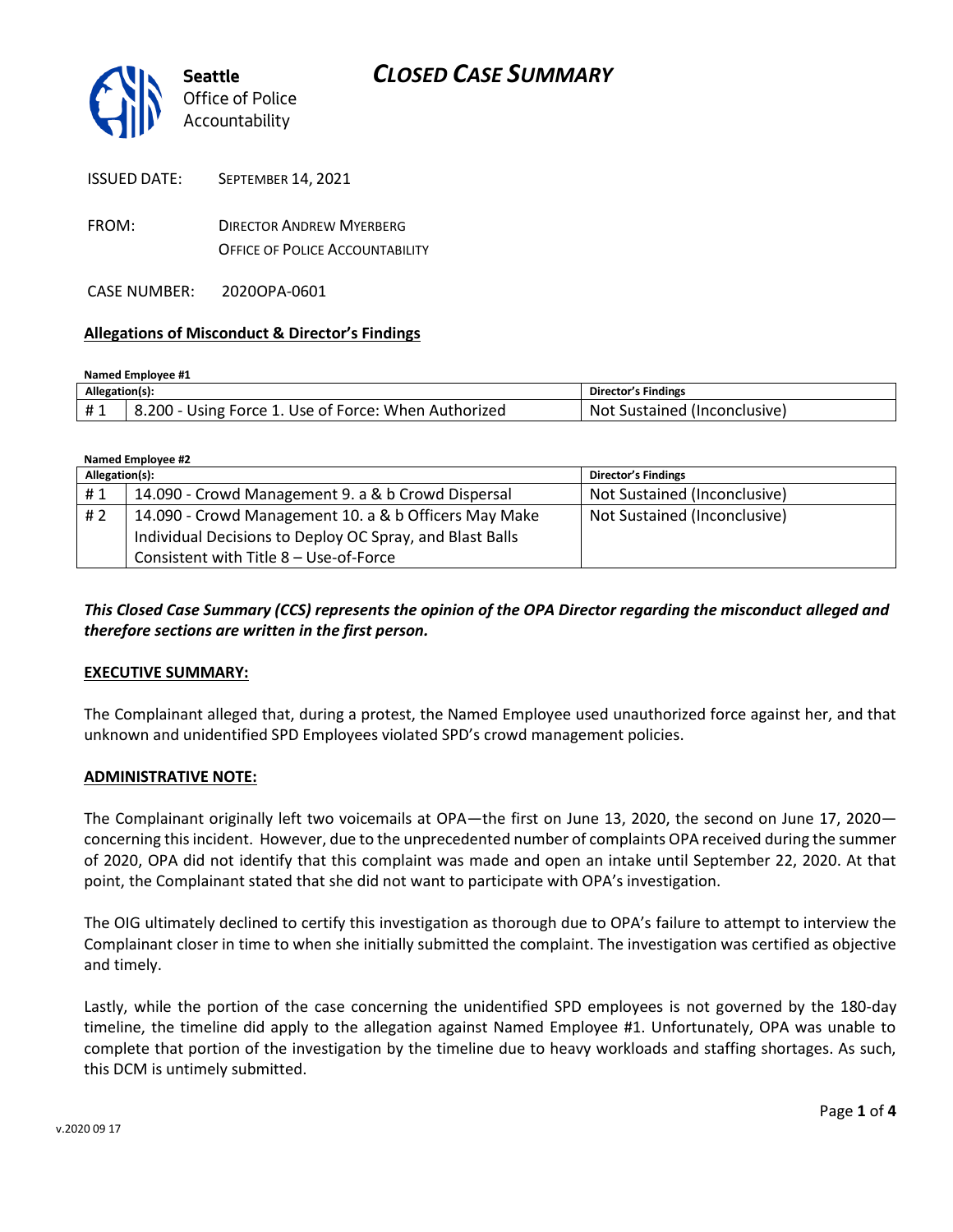

# *CLOSED CASE SUMMARY*

OPA CASE NUMBER: 2020OPA-0601

### **SUMMARY OF INVESTIGATION:**

On June 13 and June 17, 2020, the Complainant called OPA and left two voice messages alleging police misconduct. The Complainant alleged, alternatively, that Named Employee #1 (NE#1) pushed her down with his baton and/or that NE#1 "beat" the Complainant with his baton, while the Complainant had her hands up. The Complainant also alleged that she was shot by a rubber bullet and had her umbrella "ripped away" from her by unidentified SPD employees. Lastly, the Complainant alleged that other unidentified SPD employees deployed gas, flash bangs, pepper spray and mace on peaceful community members. The Complainant did not provide a date, time, or location of the alleged incident, nor was it clear from the Complainant's messages whether NE#1 was alleged to have used any force towards her other than his baton.

On September 22, 2020, OPA opened an investigation and emailed the Complainant. As discussed above, the delay in reaching out to the Complainant was due to a huge influx of complaints concerning the demonstrations that were all received at or during the same time that the Complainant contacted OPA. In its email, OPA both apologized for the delay in processing the complaint and provided the Complainant with her case number and information about the investigation process. Two days later, the assigned OPA investigator emailed the Complainant to schedule an interview. The Complainant did not respond. On October 6, 2020, the investigator emailed, and text messaged the Complainant to schedule an interview. The Complainant responded and a date and time for an interview was confirmed for the following week. Two days before her interview, the Complainant emailed the investigator to cancel the interview. The Complainant stated that she was uncomfortable having a conversation with the investigator, who was a sworn SPD sergeant working for OPA. Three days later, OPA's civilian investigations supervisor emailed the Complainant, informed her that OPA required additional information from her to investigate her complaint, and offered to speak with the Complainant either in person or over the phone. The Complainant never responded to the email from the civilian investigation supervisor. As such, she was not interviewed.

In addition to contacting the Complainant, OPA attempted to learn additional details about the conduct alleged in her complaints. SPD's Mark 43 system showed no reports involving the Complainant related to a use of force. Similarly, the only Blue Team Use of Force report for NE#1 from the demonstrations involved a community member who was not the Complainant. In addition, SPD records showed that NE#1—a detective in the Robbery Unit—had not been assigned to work at a demonstration prior to June 17, 2020, and had not been issued a Body Worn Video (BWV) camera. OPA notes that, as a general matter, detectives are not assigned BWV.

Without any specific information from the Complainant regarding the date, time, and place of the allegedly excessive force used, OPA could not identify other relevant BWV that might have shown what occurred.

### **ANALYSIS AND CONCLUSIONS:**

## **Named Employee #1 - Allegation #1** *8.200 - Using Force 1. Use of Force: When Authorized*

SPD Policy 8.200(1) requires that force used by officers be reasonable, necessary and proportional. Officers shall only use "objectively reasonable force, proportional to the threat or urgency of the situation, when necessary, to achieve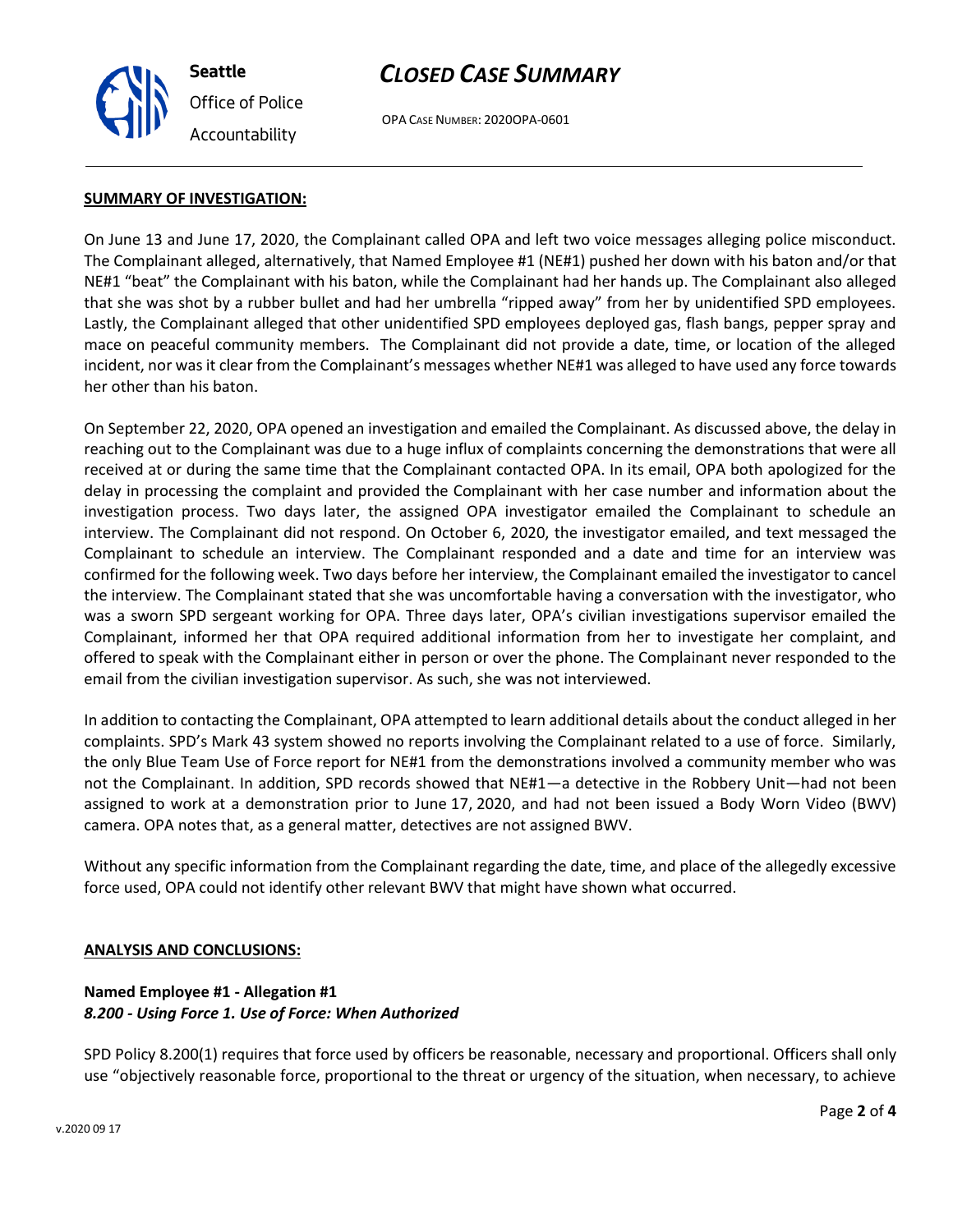

# *CLOSED CASE SUMMARY*

OPA CASE NUMBER: 2020OPA-0601

a law-enforcement objective." Whether force is reasonable depends "on the totality of the circumstances" known to the officers at the time of the force and must be balanced against "the rights of the subject, in light of the circumstances surrounding the event." (SPD Policy 8.050.) The policy lists a number of factors that should be weighed when evaluating reasonableness. (*See id*.) Force is necessary where "no reasonably effective alternative to the use of force appeared to exist" and "the amount of force used was reasonable to effect the lawful purpose intended." (*Id*.) Lastly, the force used must be proportional to the threat posed to the officer. (*Id*.)

The Complainant alleged that NE#1 used unauthorized force against her. However, the Complainant's description of the alleged force alternated between allegations that NE#1 "pushed down" on her with his baton versus "beat" her with his baton. It further unclear whether the Complainant's allegations of the other excessive force that was used against her was attributable against NE#1 or were the actions of another officer.

Moreover, the Complainant did not provide a date, time, or location of the alleged misconduct. Unfortunately, the Complainant cancelled the one interview that was ever scheduled with OPA and did not respond to OPA's civilian investigations supervisor. The absence of these details made it impossible for OPA to determine whether force was used as alleged and to evaluate whether the force was reasonable, necessary and proportional.

For these reasons, OPA cannot reach a determinative finding on the Complainant's allegation against NE#1 and, as such, OPA recommends that this allegation be Not Sustained – Inconclusive.

Recommended Finding: **Not Sustained (Inconclusive)**

# **Named Employee #2 - Allegation #1** *14.090 - Crowd Management 9. a & b Crowd Dispersal*

SPD Policy 14.090-POL-9(a) & (b) state that upon determining that there are acts or conduct within a group of four or more persons posing a "substantial risk" of injury to any person or "substantial harm" to property, an incident commander may order that the crowd be dispersed. The policy goes on to state that the incident commander (IC) "shall consider whether less restrictive means" such as "area denial and/or seeking voluntary compliance" are available. (*Id*.) It further requires the IC to determine a safe path of egress for the crowd and, where possible, broadcast a dispersal order prior to dispersing the crowd. (*Id*.) When ordering dispersal, the IC has the authority to direct the use of less-lethal tools including blast balls and OC spray. (SPD Policy 14.090-POL-9(b)). A lieutenant who is not the IC may direct the use of less lethal when a "life safety emergency" exists. (*Id*.) The policy defines a "life safety emergency" as "an unplanned, dynamic situation where immediate police action is necessary to protect the officers' and/or the public's safety." (*Id*.) It goes on to state that when feasible, a dispersal order should be given sufficiently prior to the use of less lethal to allow the crowd to disperse peacefully, and that OC and blast balls should not be deployed in the vicinity of people who do not pose a threat. (*Id*.)

The Complainant alleged that unidentified SPD employees used force against both herself and other community members in violation of SPD's crowd management policies. Specifically, the Complainant claimed she was shot by a rubber bullet and had her umbrella "ripped away" from her, as well as that tear gas, flash bangs, pepper spray were deployed against peaceful community members.